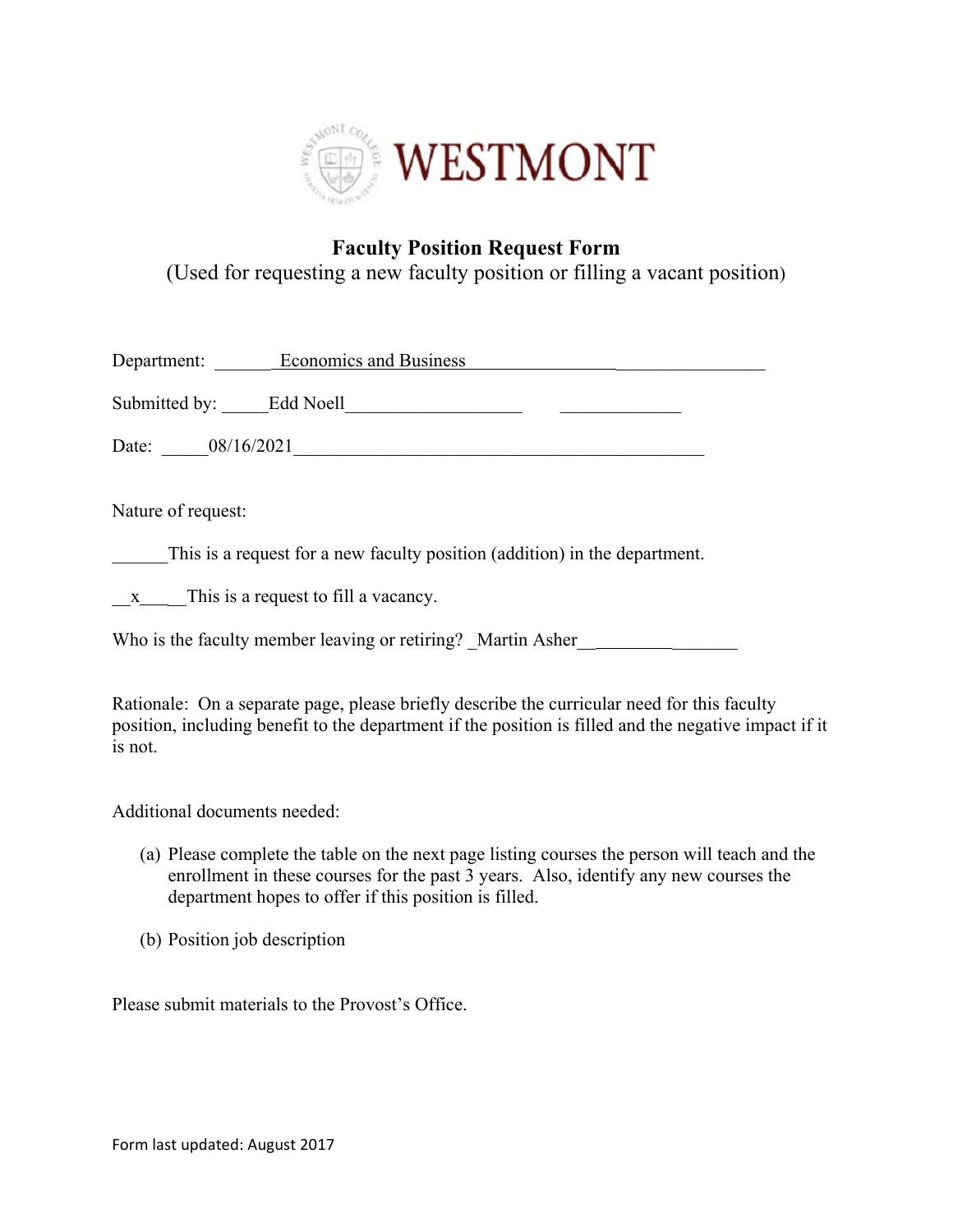## **Faculty Position Supporting Documentation**

Enrollment in courses during the past 3 years

| Dept/Cr<br>Num.      |                                              | Spr<br>21 | <b>Fall 20</b> | <b>Spring</b><br>20 | Fall 19 | Spr 19 | Fall 18 |  |
|----------------------|----------------------------------------------|-----------|----------------|---------------------|---------|--------|---------|--|
| EB 11(4)             | Principles of Macro                          | 27        | 17             | 37                  |         | 42     |         |  |
| EB 10(4)             | Principles of Micro                          |           | 32             |                     | 62      |        | 67      |  |
| EB<br>137(4)         | Intermediate Macro                           | 43        |                | 49                  |         | 38     |         |  |
| EB<br>117/150<br>(4) | Econ Analysis of Law                         | 27        |                | 14                  | 21      | 15     | 19      |  |
| EB 116<br>(4)        | Antitrust and Reg Env. of<br><b>Business</b> |           |                |                     | 5       |        |         |  |
|                      |                                              |           |                |                     |         |        |         |  |
|                      |                                              |           |                |                     |         |        |         |  |
|                      |                                              |           |                |                     |         |        |         |  |
|                      |                                              |           |                |                     |         |        |         |  |
|                      |                                              |           |                |                     |         |        |         |  |
|                      |                                              |           |                |                     |         |        |         |  |

|     | EB 150 (4) Environmental<br>Economics |  |
|-----|---------------------------------------|--|
|     | EB 185 International Trade            |  |
| (4) | and Finance                           |  |
|     |                                       |  |
|     |                                       |  |
|     |                                       |  |
|     |                                       |  |
|     |                                       |  |

The Economics and Business department (EB) is requesting we hire a faculty member to a core position with an emphasis on the economics field. Martin Asher does a fine job teaching the courses associated with this position currently. With Marty now only teaching in Spring 2022,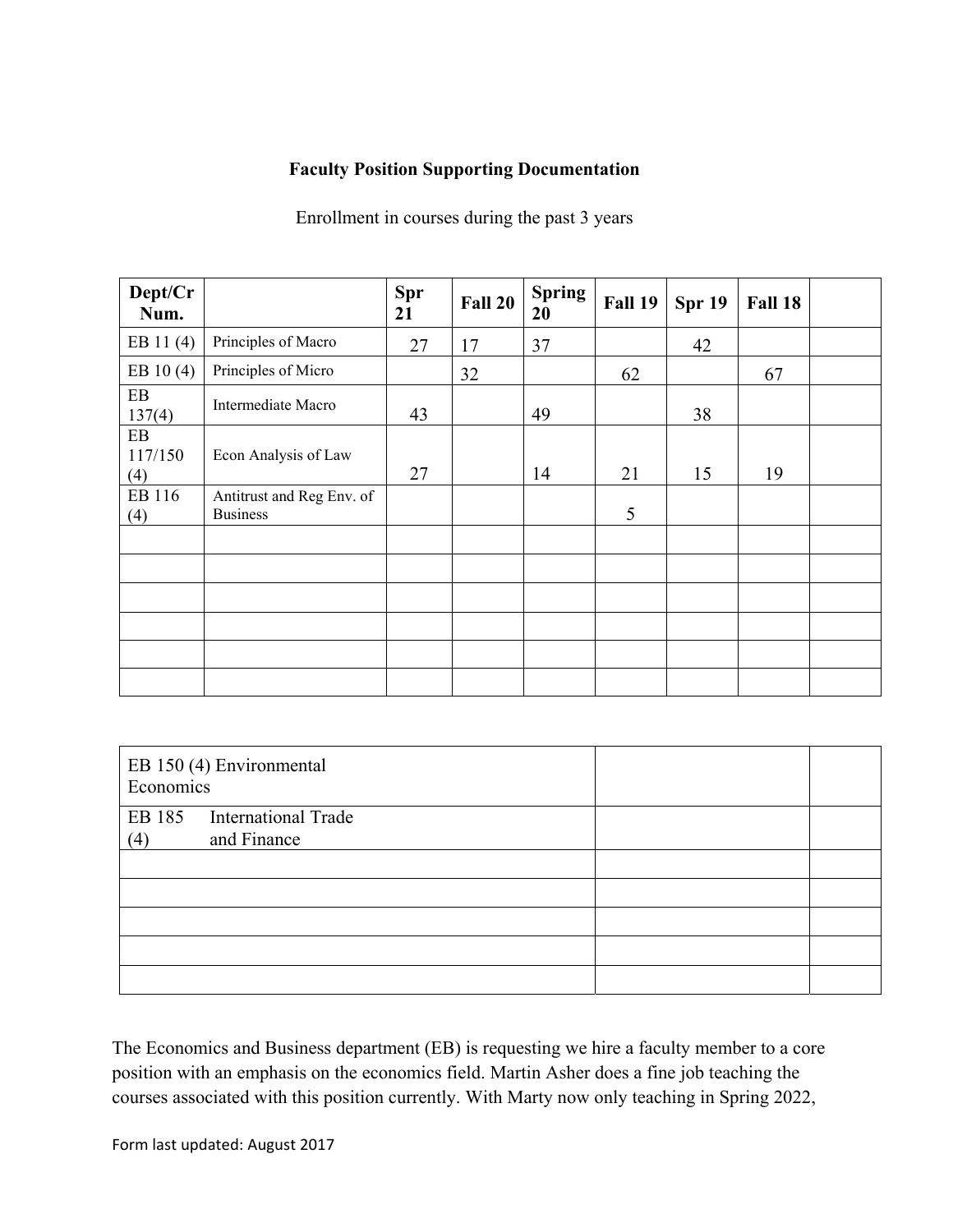the course and advising responsibilities for this EB faculty position cannot be fulfilled going forward past this academic year. We offer each semester EB 010 (Principles of Microeconomics) and EB 011 (Principles of Macroeconomics). These are lower-division required courses that Professor Asher has taught five times over the past three years. EB 10 has averaged 50 students and EB 11has averaged 30 students per semester respectively over the last three years. Also associated with this position is EB 137 (Intermediate Macroeconomics), an upper-division required EB course that is taught once each year (with the other option being Intermediate Microeconomics, taught by Professor Noell or Professor Manlapig once each year), averaging 45 students. In addition, currently associated with this position are two upper-division EB elective courses. They average an enrollment of at least 17 students. We would benefit by offering additional EB upper-division electives such as Environmental Economics and International Trade and Finance by a faculty hire for this position.

The EB 10 and EB 11 courses are integral to our EB major (and minor), and the upper-division EB electives are valuable for our program as well. As we are serving 180 declared EB majors/minors, it is necessary for our department to fill this position with a full-time faculty member by August 2022. We also desire to have another faculty member to do advising (the 180 EB majors/minors this fall are being advised by only three EB faculty members) and participate in academic governance by committee membership. If the position is not filled, we will have to rely much more on adjunct faculty to teach the required and elective EB courses. They are often not as readily available for engagement with students. Students don't as easily build a mentoring relationship with them or join them in research. It will also not be beneficial to not have a fulltime faculty person contribute to EB department assessment and advising tasks.